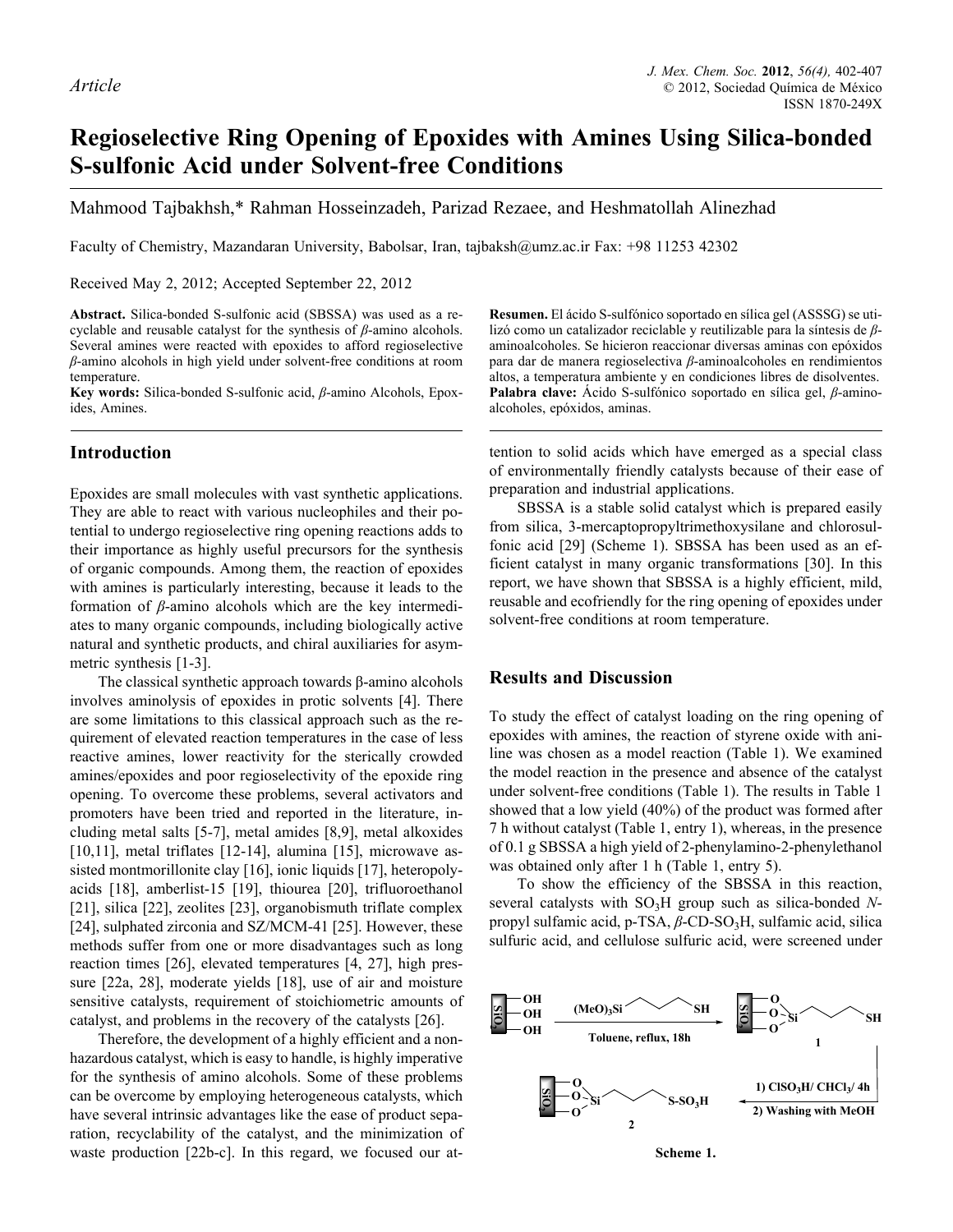**Table 1.** Ring opening of styrene oxide with aniline in the presence of SBSSA<sup>a</sup> and different catalysts under solvent-free at room temperature.

|                | NH <sub>2</sub><br>$^{+}$    | <b>SBSSA</b><br>Solvent-free, rt |                              | OН<br>뵸<br>Ph  | $^{+}$         | OH<br>Н<br>$-ph$ |
|----------------|------------------------------|----------------------------------|------------------------------|----------------|----------------|------------------|
|                |                              |                                  | $\mathbf{A}$                 |                | B              |                  |
| Entry          | Catalyst                     |                                  | Catalyst loading (g)         | Time (h)       | Yield $(\%)^b$ | Ratio $(A:B)^c$  |
| 1              |                              |                                  | None                         | 7              | 40             |                  |
| $\overline{2}$ | <b>SBSSA</b>                 | 0.02                             | $(0.68 \text{ mol\%})$       | 3.             | 70             |                  |
| 3              |                              | 0.05                             | $(1.7 \text{ mol})\%$        | 2.5            | 85             |                  |
| $\overline{4}$ |                              | 0.08                             | $(2.7 \text{ mol})\%$        | 1.5            | 85             |                  |
| 5              |                              | 0.1                              | $(3.4 \text{ mol})\%$        | 1              | 98             | 100:0            |
| 6              |                              |                                  | $0.15$ (5.1 mol%)            | 1.5            | 80             |                  |
| 7              | SBNPSA <sup>d</sup>          | 0.1                              | $(3.4 \text{ mol})\%$        | $\overline{2}$ | 75             | 100:0            |
| 8              | $p-TSAe$                     |                                  | $0.017(10 \text{ mol\%})$    | 3              | 45             | 100:0            |
| 9              | $\beta$ CD-SO <sub>3</sub> H |                                  | $0.07$ $(3.7 \text{ mol\%})$ | 3              | 45             | 100:0            |
| 10             | Sulfamic acid                |                                  | $0.02$ (20 mol%)             | 5              | 65             | 94:6             |
| 11             | Silica sulfuric acid         |                                  | $0.05$ $(1.5 \text{ mol\%})$ | 3              | 70             | 95:5             |
| 12             | Cellulose sulfuric acid      | 0.08                             | $(4.4 \text{ mol})\%$        | 3              | 80             | 93:7             |

**<sup>a</sup>**Reaction conditions: epoxide (1mmol), aniline (1 mmol), solvent-free, room temperature.

**b** Isolated yield.

<sup>c</sup> Ratios determined by 1HNMR

<sup>d</sup> Silica-bonded *N*-propyl sulfamic acid.

<sup>e</sup> *p*-Toluene sulfonic acid.

similar reaction conditions (Table 1, entries 7-12). Although all the catalysts showed excellent regioselectivity, the results clearly show that SBSSA is the most efficient catalyst in term of yield and reaction rate.

We have also examined the model reaction in various solvents in the presence of 0.1 g (0.034 mmol/g) of SBSSA (Table 2). The reaction in solvents gave similar regioselectivity, but required longer reaction time with lower yield of the product than solvent-free conditions (Table 2, entries 1-5).

The generality of this protocol was studied using different amines and epoxides under optimal reaction conditions (Table 3). The results clearly show both steric and electronic effects on the regioselectivity of the reaction. The reaction of styrene epoxide with aromatic amines afforded high ratio of regioisomer A, by nucleophilic attack at the benzylic carbon (Table 3, entries 1-9), which could be due to the localized positive charge on the more highly substituted benzylic carbon [31]. Aliphatic amines gave regioisomer B, with the preferential  $S_N^2$  attack [32] at the terminal carbon of the epoxides (Table 3, entries 10-12). This reversal regioselectivity was also observed when aliphatic epoxides such as phenyl glycidyl ether and epoxy propyl methacrylate were employed in this reaction (Table 3, entries 13-21). Steric factor seems to be responsible for the observed regioselectivity.

In order to show the advantages and drawbacks of our method, we have compared the model reaction with those reported in the literature in Table 4. As indicated in Table 4, the present method gives higher regioselectivity of 2-phenylamino-2-phenylethanol in shorter reaction time.

The reusability and the catalytic activity of SBSSA were investigated in this system. After completion of the reaction,  $CH<sub>2</sub>Cl<sub>2</sub>$  was added and filtered to remove the catalyst. The recovered catalyst was dried and reused directly for four subsequent runs. As shown in Table 5, the yield of 2-phenylamino-2-phenylethanol decreased slightly after four runs.

In conclusion, a mild, efficient, recyclable and reusable catalyst for the ring opening of epoxides with amines is described. The mild reaction conditions, short reaction times, excellent regio- and chemoselectivity, applicability to both aro-

**Table 2.** Ring opening of styrene oxide with aniline in different solvents in the presence of SBSSA (0.1g).

| Entry | Solvent <sup>a</sup>            | Time (h) | Yield $(\frac{6}{6})^b$ | Ratio $(A:B)^c$ |
|-------|---------------------------------|----------|-------------------------|-----------------|
|       | H <sub>2</sub> O                | 3        | 85                      | 100:0           |
|       | CH <sub>2</sub> Cl <sub>2</sub> | 3        | 80                      | 100:0           |
| 3     | CH <sub>3</sub> CN              | 3        | 80                      | 95:5            |
| 4     | Toluene                         | h        | 70                      | 94:6            |
|       | Solvent-free                    |          | 98                      | 100:0           |

<sup>a</sup> The reaction was carried out in 2 mL of solvent at room temperature.

**b** Isolated yield.

 $c$  Ratios determined by <sup>1</sup>HNMR.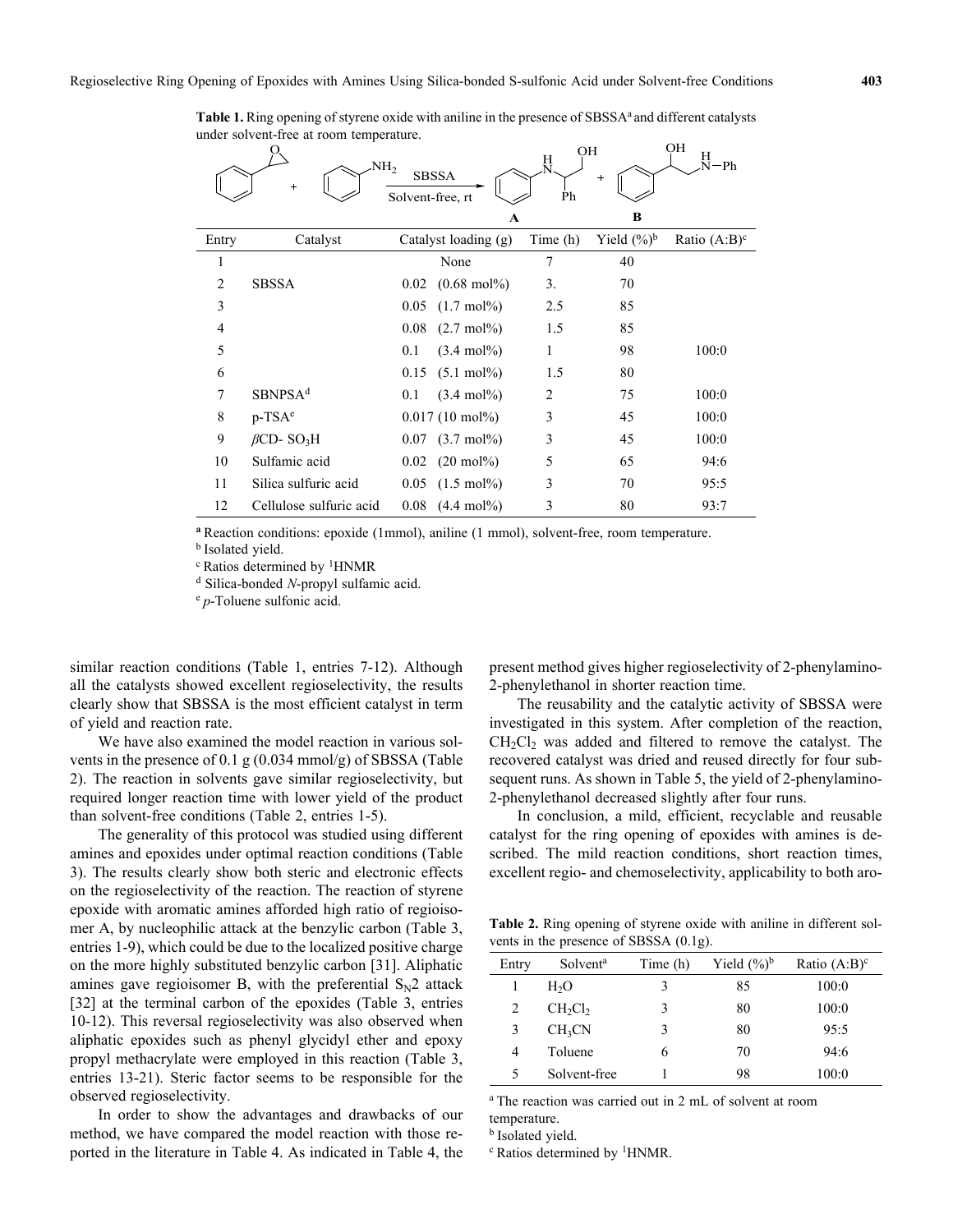|  |  |  |  | Table 3. Ring opening of epoxides with aliphatic and aromatic amines. |  |
|--|--|--|--|-----------------------------------------------------------------------|--|
|  |  |  |  |                                                                       |  |

|                |                    | R'NHR"<br>$+$               |                          | <b>SBSSA</b>              | UH              | ັ້             |                 |                               |
|----------------|--------------------|-----------------------------|--------------------------|---------------------------|-----------------|----------------|-----------------|-------------------------------|
|                |                    |                             |                          | Solvent-Free, rt<br>$R^2$ | $^{+}$<br>NR'R" | $R^2$<br>NR'R" |                 |                               |
|                |                    |                             |                          |                           | $\mathbf A$     | $\bf{B}$       |                 |                               |
| Entry          | $\mathbf R$        | $\mathbf{R}'$               | R''                      | Product <sup>a</sup>      | Time (h)        | Yield $(\%)^b$ | Ratio $(A:B)^c$ | Ref.                          |
| 1              | Ph                 | Ph                          | H                        | $\mathbf{A}$              | $\mathbf{1}$    | 98             | 100:0           | 33                            |
| $\overline{c}$ | Ph                 | 4-CH <sub>3</sub> $C_6H_4$  | $\, {\rm H}$             | $\boldsymbol{\rm{A}}$     | $\mathbf{1}$    | 95             | 92:8            | 33                            |
| 3              | Ph                 | 4-MeO $C_6H_4$              | H                        | $\mathbf{A}$              | 2               | 91             | 90:10           | 33                            |
| $\overline{4}$ | Ph                 | 4-EtO $C_6H_4$              | H                        | $\mathbf{A}$              | 3               | 90             | 92:8            | 34                            |
| 5              | Ph                 | 4-Cl $C_6H_4$               | H                        | $\mathbf{A}$              | 3               | 81             | 100:0           | 33                            |
| 6              | Ph                 | 4-Br $C_6H_4$               | H                        | A                         | 3               | 81             | 100:0           | 33                            |
| $\tau$         | Ph                 | 2-CN $C_6H_4$               | H                        | $\mathbf{A}$              | 4               | 75             | 89:11           | $\overbrace{\phantom{13333}}$ |
| 8              | Ph                 | 4-O <sub>2</sub> N $C_6H_4$ | H                        | $\mathbf{A}$              | 24              | 50             | 93:7            | 33                            |
| $\mathbf{9}$   | Ph                 | Ph                          | CH <sub>3</sub>          | A                         | 4.5             | 90             | 94:6            | 33                            |
| 10             | Ph                 | Cyclohexyl                  | $\, {\rm H}$             | $\, {\bf B}$              | 5               | 80             | 6:94            | 35                            |
| 11             | Ph                 | Piperidyl                   |                          | $\, {\bf B}$              | 4               | 85             | 0:100           | 35                            |
| 12             | Ph                 | Morpholyl                   | $\overline{\phantom{0}}$ | $\, {\bf B}$              | $\overline{4}$  | 82             | 0:100           | 35                            |
| 13             | PhOCH <sub>2</sub> | Ph                          | H                        | $\, {\bf B}$              | 2.5             | 95             | 14:86           | 33                            |
| 14             | PhOCH <sub>2</sub> | 4-CH <sub>3</sub> $C_6H_4$  | H                        | $\, {\bf B}$              | 2.5             | 93             | 10:90           | 33                            |
| 15             | PhOCH <sub>2</sub> | 4-MeO $C_6H_4$              | H                        | $\, {\bf B}$              | $\overline{2}$  | 85             | 12:88           | 33                            |
| 16             | PhOCH <sub>2</sub> | 4-Cl $C_6H_4$               | $\, {\rm H}$             | $\, {\bf B}$              | $\overline{4}$  | 80             | 14:86           | 33                            |
| 17             | PhOCH <sub>2</sub> | 4-Br $C_6H_4$               | H                        | $\, {\bf B}$              | $\overline{4}$  | 80             | 19:81           | 33                            |
| 18             | $CH2=C(CH3)COOCH2$ | Ph                          | H                        | $\, {\bf B}$              | 2.5             | 90             | 10:90           | 33                            |
| 19             | $CH2=C(CH3)COOCH2$ | 4-CH <sub>3</sub> $C_6H_4$  | H                        | $\, {\bf B}$              | 2.5             | 90             | 6:94            | 33                            |
| 20             | $CH2=C(CH3)COOCH2$ | 4-Cl $C_6H_4$               | H                        | $\, {\bf B}$              | 5               | 80             | 0:100           | 33                            |
| 21             | $CH2=C(CH3)COOCH2$ | 4-Br $C_6H_4$               | $\, {\rm H}$             | $\, {\bf B}$              | 5               | 80             | 20:80           | 33                            |

OH OH

<sup>a</sup> Only the major regioisomer is shown and the products were identified by comparing the spectral data with those reported in the literature [33-35].

**b** Isolated yield.

<sup>c</sup> Ratios determined by <sup>1</sup>HNMR analysis.

matic and aliphatic amines and reusability of the catalyst are main advantages of this method. The solvent-free conditions employed also make it environmentally friendly and potentially useful for industrial applications.

## **Experimental**

Starting materials used in the reactions were supplied commercially from Aldrich or Merck Chemical Co. <sup>1</sup>H- and <sup>13</sup>C-NMR spectra were recorded on a Bruker DRX-400 AVANCE (400 and 100MHz for <sup>1</sup>H and <sup>13</sup>C respectively) in CDCl<sub>3</sub> as solvent. SBSSA [29] were prepared according to the reported procedure. Chemical shifts are on the δ scale, relative to internal Me4Si. Mass spectra were obtained on an Agilent technologies instrument and IR spectra were determined on a Shimadzu instrument.

*Catalyst Preparation.* Silica gel (Merck, Silica-gel 60) was activated by refluxing in concentrated hydrochloric acid (6 M) for 24 h and then washed thoroughly with the deionized water and dried. the activated silica gel (10 g) was refluxed with 3 mercaptopropyltrimethoxysilane (5 mmol) in dry toluene for 18 h, then, the solid was filtered off and washed with hot toluene for 12 h in a continuous extraction apparatus (Soxhlet). The solid was dried in oven at 110 °C overnight to give 3mercaptopropylsilica **1**. To a magnetically stirred mixture of 3-mercaptopropylsilica  $(1, 5, g)$  in CHCl<sub>3</sub> (20 mL), was added chlorosulfonic acid (1.00 g, 9 mmol) dropwise at 0 °C during 2 h. After the addition was complete, the mixture was stirred for another 2 h until all HCl was removed from the reaction vessel and then filtered, washed with methanol (30 mL) and dried at room temperature to give the Silica-bonded S-sulfonic acid **2** (SBSSA).

*pH analysis of the SBSSA*. The SO<sub>3</sub>H loading of SBSSA was determined to be 0.34 mmol/g by titration an aqueous suspension of 0.1 g SBSSA with NaOH solution or by pH analysis of an aqueous suspension of 0.1 g SBSSA with NaCl solution (1 M) [29].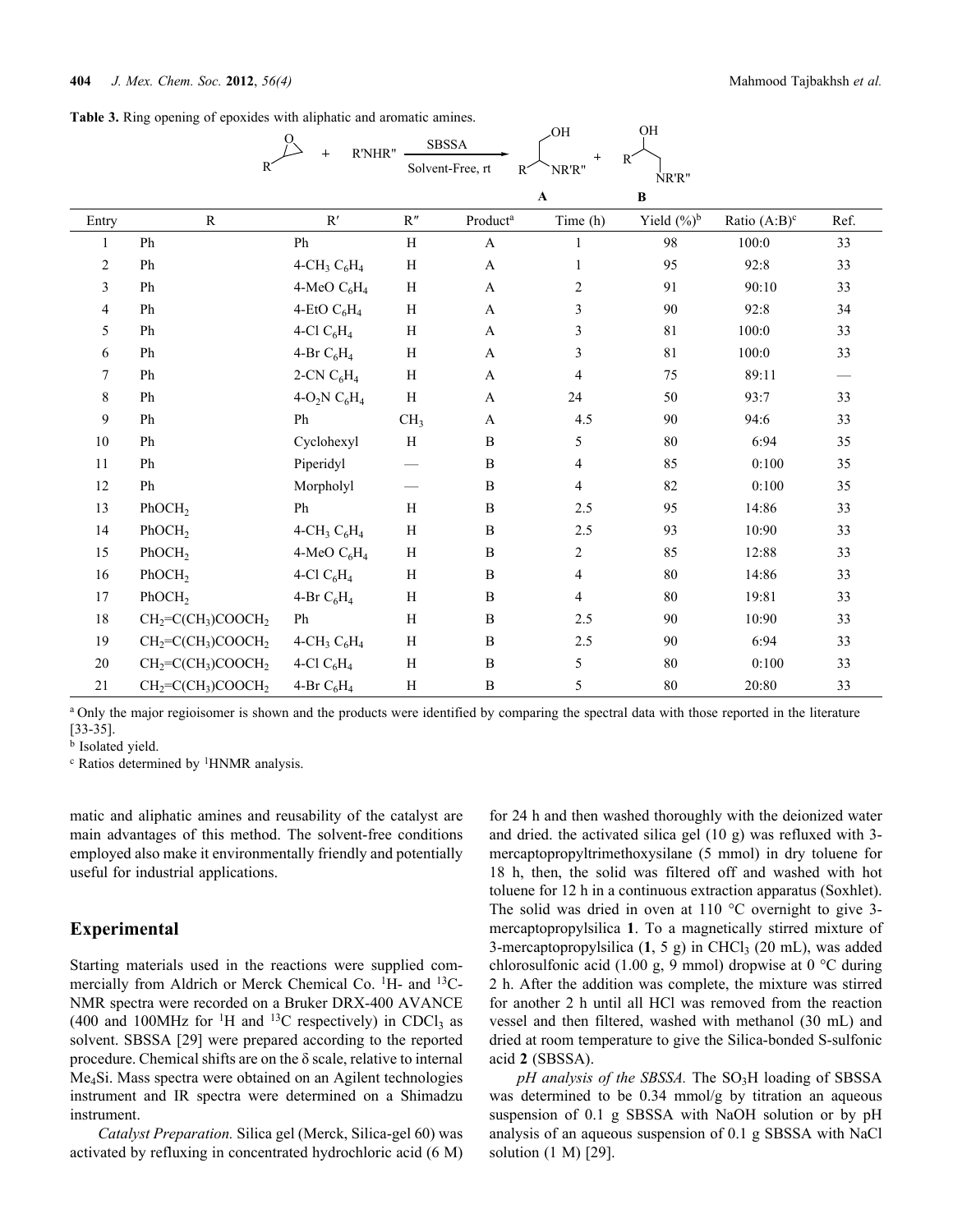| Entry | Catalyst         | Amount of catalyst                  | Time (h)         | Temp $(^{\circ}C)$ | Ratio $(A:B)$ $(\%)$ | Ref |
|-------|------------------|-------------------------------------|------------------|--------------------|----------------------|-----|
|       | $SBA-15-pr-SO3H$ | $0.56$ (mmol/g)-SO <sub>3</sub> H   | 4                | 25                 | 89.8:10.2            | 36  |
|       | Ti-MCM-41        | $50 \text{ mg}$                     | 4                | 35                 | 93.8:6.2             | 36  |
| 3     | $SBA-15/C0$      | $200$ mg                            | 12               | 27                 | 98:2                 | 37  |
| 4     | Fe-MCM-41        | $0.05$ mmol                         | 2                | 25                 | 91                   | 38  |
|       | Nano $SiO2-Cl$   | $30 \text{ mg}^{\text{a}}$          | $68 \text{ min}$ | 25                 | 93:7                 | 39  |
| 6     | <b>SBSSA</b>     | $0.034$ (mmol/g) -SO <sub>3</sub> H |                  | 25                 | 100:0                |     |

**Table 4.** Comparison of our method with other catalysts of functionalized silica in the reaction of styrene oxide with aniline.

 $a$  In  $CH_2Cl_2$ .

**Table 5.** Recovery of SBSSA in the reaction of styrene epoxide with aniline.

| Run | Yield $(\%)^a$ | Recovery of SBSSA (%) |
|-----|----------------|-----------------------|
|     | 98             |                       |
|     | 95             | 94                    |
|     | 92             | 91                    |
|     | 92             | 90                    |

a Isolated yield.

*General procedure for the ring opening of epoxides.* To a magnetically stirred mixture of epoxide (1 mmol) and amine (1 mmol), SBSSA catalyst (100 mg, 3.4 mol%) was added and the reaction mixture was stirred at room temperature for appropriate time (Table 3). After completion of the reaction, the mixture was diluted with  $CH_2Cl_2$  and filtered off to remove the catalyst. The organic layer was dried  $(Na_2SO_4)$  and concentrated under reduced pressure to provide the crude product, which was purified by column chromatography to afford the corresponding *β*-amino alcohols. All compounds were fully characterized by IR, 1H NMR and 13C NMR data.

Spectral data of all products are as follows:

2-Phenyl-2-(phenylamino) ethanol (Table 3, entry 1).  ${}^{1}$ H NMR (400 MHz, CDCl<sub>3</sub>):  $\delta$  3.04 (broad, exchangeable with D2O, 2H, NH and OH), 3.74 (dd, *J* = 7.2 Hz, 11.2 Hz, 1H, CH), 3.93 (dd, *J* = 4.0 Hz, 11.2 Hz, 1H, CH), 4.52 (dd, *J* = 4.0 Hz, 7.2 Hz, 1H, CH), 6.63 (d, *J* = 7.6 Hz, 2H, Ar-CH), 6.75 (t, *J* = 7.2 Hz, 1H, Ar-CH), 7.17 (t, *J* = 6.8 Hz, 2H, Ar-CH), 7.30-7.42 (m, 5H, Ar-CH); <sup>13</sup>C NMR (100 MHz, CDCl<sub>3</sub>): δ 59.93, 67.33, 113.95, 117.94, 126.82, 127.64, 128.86, 129.24, 140.24, 147.34.

2-Phenyl-2-(p-tolylamino) ethanol (Table 3, entry 2). <sup>1</sup>H NMR (400 MHz, CDCl<sub>3</sub>):  $\delta$  2.25 (s, 3H, CH<sub>3</sub>), 3.05 (broad, exchangeable with  $D_2O$ , 2H, NH and OH), 3.73 (dd,  $J = 7.2$ ) Hz, 10.8 Hz, 1H, CH), 3.94 (dd, *J* = 4.4 Hz, 11.2 Hz, 1H, CH), 4.50 (dd, *J* = 4.4 Hz, 7.2 Hz, 1H, CH), 6.55 (d, *J* = 8.0 Hz, 2H, Ar-CH), 6.97 (d, *J* = 8.0 Hz, 2H, Ar-CH), 7.29-7.41 (m, 5H, Ar-CH); <sup>13</sup>C NMR (100 MHz, CDCl<sub>3</sub>): δ 20.43, 60.24, 67.35, 114.14, 126.79, 127.19, 127.58, 128.82, 129.72, 140.35, 144.96.

2-(4-Methoxyphenylamino)-2-phenylethanol (Table 3, entry 3). <sup>1</sup>H NMR (400 MHz, CDCl<sub>3</sub>):  $\delta$  3.19 (broad, exchangeable with  $D_2O$ , 2H, NH and OH), 3.68-3.74 (m, 4H, CH and OCH3), 3.91 (dd, *J* = 4.0 Hz, 11.2 Hz, 1H, CH), 4.43 (dd, *J*  = 4.0 Hz, 7.6 Hz, 1H, CH), 6.56 (d, *J* = 9.2 Hz, 2H, Ar-CH), 6.73 (d, *J* = 8.8 Hz, 2H, Ar-CH), 7.29-7.42 (m, 5H, Ar-CH); <sup>13</sup>C NMR (100 MHz, CDCl<sub>3</sub>): δ 55.74, 60.92, 67.31, 114.80, 115.37, 126.81, 127.57, 128.79, 140.45, 141.87, 152.37.

2-(4-Ethoxyphenylamino)-2-phenylethanol (Table 3, entry 4). 1H NMR (400 MHz, CDCl3): δ 1.41 (t, *J* = 7.2 Hz, 3H,  $CH<sub>3</sub>$ ), 3.35 (broad, exchangeable with  $D<sub>2</sub>O$ , 2H, NH and OH), 3.67 (dd, *J* = 7.6 Hz, 11.4 Hz, 1H, CH), 3.88 (dd, *J* = 4.4 Hz, 11.4 Hz, 1H, CH), 3.99 (q, *J* = 6.8 Hz, 2H, OCH2), 4.40 (dd, *J* = 4.4 Hz, 8.0 Hz, 1H, CH), 6.55 (d, *J* = 10.0 Hz, 2H, Ar-CH), 6.72 (d, *J* = 8.8 Hz, 2H, Ar-CH), 7.27-7.41 (m, 5H, Ar-CH); <sup>13</sup>C NMR (100 MHz, CDCl<sub>3</sub>):  $\delta$  15.02, 60.94, 94.10, 67.28, 115.71, 115.83, 116.70, 126.84, 127.50, 128.60, 140.62, 151.94.

2-(4-Chlorophenylamino)-2-phenylethanol (Table 3, entry 5). <sup>1</sup>H NMR (400 MHz, CDCl<sub>3</sub>): δ 3.27 (broad, exchangeable with D2O, 2H, NH and OH), 3.75 (dd, *J* = 8.0 Hz, 12.0 Hz, 1H, CH), 3.94 (dd, *J* = 4.0 Hz, 8.0 Hz, 1H, CH), 4.46 (dd, *J*  = 4.0 Hz, 8.0 Hz, 1H, CH), 6.50 (d, *J* = 8.0 Hz, 2H, Ar-CH), 7.06 (d, *J* = 8.0 Hz, 2H, Ar-CH), 7.29-7.38 (m, 5H, Ar-CH); <sup>13</sup>C NMR (100 MHz, CDCl<sub>3</sub>): δ 59.95, 67.26, 114.97, 122.45, 126.72, 127.79, 128.92, 129.00, 139.62, 145.78.

2-(4-Bromophenylamino)-2-phenylethanol (Table 3, entry 6). <sup>1</sup>H NMR (400 MHz, CDCl<sub>3</sub>): δ 2.07 (broad, exchangeable with D2O, 2H, NH and OH), 3.76 (dd, *J* = 6.8 Hz, 12.0 Hz, 1H, CH), 3.95 (dd, *J* = 4.0 Hz, 11.2 Hz, 1H, CH), 4.26 (dd, *J*  = 4.0 Hz, 6.8 Hz, 1H, CH), 6.484 (d, *J* = 8.8 Hz, 2H, Ar-CH), 7.19 (d, *J* = 8.08 Hz, 2H, Ar-CH), 7.28-7.37 (m, 5H, Ar-CH); <sup>13</sup>C NMR (100 MHz, CDCl<sub>3</sub>): δ 59.80, 67.27, 109.49, 115.42, 126.69, 127.80, 128.93, 131.86, 139.56, 146.22.

2-(2-Hydroxy-1-phenylethylamino) benzonitrile (Table 3, entry 7). <sup>1</sup>H NMR (400 MHz, CDCl<sub>3</sub>):  $\delta$  2.58 (broad, exchangeable with D<sub>2</sub>O, 1H, OH), 3.82-3.87 (dd,  $J = 8.0$  Hz, 12.0 Hz, 1H, CH), 3.97-4.01 (dd, *J* = 8.0 Hz, 12.0 Hz, 1H, CH), 4.58-4.62 (dd, *J* = 4.0 Hz, 12.0 Hz, 1 H, CH), 5.49 (broad, exchangeable with  $D_2O$ , 1H, NH), 6.45 (d,  $J = 12.0$ Hz, 1H, Ar-CH), 6.67 (t, *J* = 8.0 Hz 1H, Ar-CH), 7.20-7.43 (m, 7H, Ar-CH); <sup>13</sup>C NMR (100 MHz, CDCl<sub>3</sub>):  $\delta$  59.53, 66.88, 96.44, 112.37, 117.13, 118.07, 126.62, 127.96, 129.00, 132.80, 134.16, 139.01, 149.61; MS (*m*/*z*): calc. for C<sub>15</sub>H<sub>14</sub>N<sub>2</sub>O 238.28</sub>  $[M]^{+}$ , found 238.20.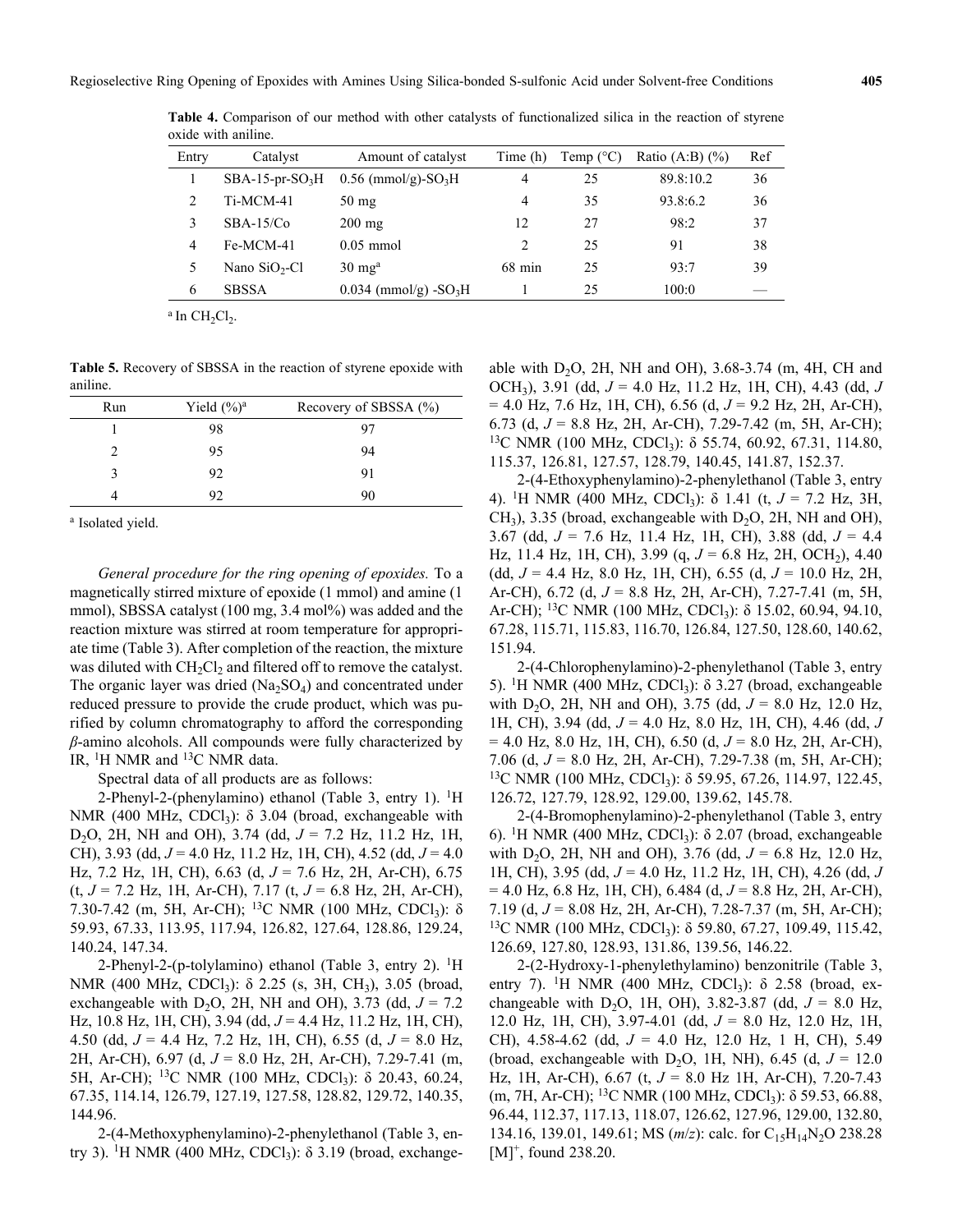2-(4-Nitrophenylamino)-2-phenylethanol (Table 3, entry 8). 1H NMR (400 MHz, CDCl3): δ 3.85 (dd, *J* = 6.4 Hz, 11.2 Hz, 1H, CH), 4.03 (dd, *J* = 3.6 Hz, 11.6 Hz, 1H, CH), 4.60 (dd, *J* = 5.6 Hz, 10.0 Hz, 1H, CH), 5.61 (d, *J* =5.2, exchangeable with D2O, 2H, NH and OH), 6.49, (d, *J* = 9.2 Hz, 2H, Ar-CH), 7.30-7.40 (m, 5H, Ar-CH), 7.99 (d, *J* = 9.2 Hz, 2H, Ar-CH); <sup>13</sup>C NMR (100 MHz, CDCl<sub>3</sub>): δ 59.29, 66.87, 112.22, 126.24, 126.56, 128.14, 129.11, 138.50, 152.70.

2-(Methyl(phenyl)amino)-2-phenylethanol (Table 3, entry 9). <sup>1</sup>H NMR (400 MHz, CDCl<sub>3</sub>):  $\delta$  2.62 (broad, exchangeable with D<sub>2</sub>O, 1H, OH), 2.79 (s, 3H, CH<sub>3</sub>), 4.16-4.18 (m 2H, 2CH), 5.15 (t, *J* = 7.6 Hz, 1H, CH), 6.91 (t, *J =* 7.2 Hz, 1H, Ar-CH), 7.01 (d, *J* = 8.0 Hz, 2H, Ar-CH), 7.23 (d, *J* = 6.8 Hz 2H, Ar-CH), 7.33-7.41 (m, 5H, Ar-CH); <sup>13</sup>C NMR (100 MHz, CDCl<sub>3</sub>): δ 32.15, 61.83, 64.46, 114.64, 118.23, 127.28, 127.64, 128.66, 129.36, 137.79, 151.15.

2-(Cyclohexylamino)-1-phenylethanol (Table 3, entry 10). <sup>1</sup>H NMR (400 MHz, CDCl<sub>3</sub>): δ 1.03-1.40 (m, 8H, CH<sub>2</sub>), 1.72-1.77 (m, 2H, CH<sub>2</sub>), 1.93 (broad, exchangeable with D<sub>2</sub>O, 2H, NH and OH), 2.41-2.52 (m, 1H, CH), 2.70 (dd,  $J = 9.2$  Hz, 12.0 Hz, 1H, CH), 3.00 (dd, *J* = 3.6 Hz, 12.2 Hz, 1H, CH), 4.70 (dd, *J* = 3.6 Hz, 9.2 Hz, 1H, CH), 7.28-7.40 (m, 5H, Ar-CH); 13C NMR (100 MHz, CDCl<sub>3</sub>): δ 25.00, 26.01, 29.71, 33.47, 33.83, 54.15, 56.53, 125.80, 127.44, 128.35, 128.63, 142.70.

1-Phenyl-2-(piperidin-1-yl)ethanol (Table 3, entry 11). 1H NMR (400 MHz, CDCl<sub>3</sub>): δ 1.48-1.52 (m, 2H, CH<sub>2</sub>), 1.55-1.69 (m, 5H, CH<sub>2</sub>), 2.39-2.44 (m, 3H, CH<sub>2</sub>), 2.51 (dd,  $J = 3.6$  Hz, 12.8 Hz, 1H, CH), 2.72 (broad, exchangeable with  $D_2O$ , 1H, OH), 4.74 (dd, *J* = 3.6 Hz, 10.8 Hz, 1H, CH), 7.26-7.41 (m, 5H, Ar-CH); <sup>13</sup>C NMR (100 MHz, CDCl<sub>3</sub>): δ 24.28, 26.14, 26.49, 54.46, 66.94, 68.66, 70.30, 125.86, 127.37, 128.98, 142.47.

2-Morpholino-1-phenylethanol (Table 3, entry 12). <sup>1</sup>H NMR (400 MHz, CDCl<sub>3</sub>): δ 2.40-2.59 (m, 6H, CH<sub>2</sub>), 2.73-2.76 (m, 2H, CH<sub>2</sub>), 3.59 (dd, J = 5.2 Hz, 8.8 Hz, 1H, CH), 3.97 (dd, *J* = 8.4 Hz, 10.8 Hz, 1H, CH), 4.77 (dd, *J* = 3.6 Hz, 10.4 Hz, 1H, CH), 7.26-7.40 (m, 5H, Ar-CH); 13C NMR (100 MHz, CDCl3): δ 53.47, 66.70, 67.02, 67.20, 68.62, 125.85, 127.60, 128.40, 141.90.

1-Phenoxy-3-(phenylamino)propan-2-ol (Table 3, entry 13). 1H NMR (400 MHz, CDCl3): δ 3.32 (dd, *J* = 7.6 Hz, 13.2 Hz, 1H, CH), 3.46 (dd, *J* = 4.4 Hz, 13.2 Hz, 1H, CH), 3.52 (broad, exchangeable with  $D_2O$ , 2H, NH and OH), 4.01-4.10 (m, 2H, CH<sub>2</sub>), 4.26-4.30 (m, 1H, CH), 6.74 (d, J = 7.6 Hz, 2H, Ar-CH), 6.84 (t, *J* = 7.2 Hz, 1H, Ar-CH), 6.99 (d, *J* = 8.4 Hz, 2H, Ar-CH), 7.07 (t, *J* = 8.0 Hz, 1H, Ar-CH), 7.28 (t, *J* = 9.2 Hz, 2H, Ar-CH), 7.38 (t, *J* = 9.6 Hz, 2H, Ar-CH); 13C NMR (100 MHz, CDCl<sub>3</sub>): δ 46.76, 68.82, 70.11, 113.46, 114.66, 118.15, 121.39, 129.45, 129.70, 148.15, 158.51.

1-Phenoxy-3-(p-tolylamino)propan-2-ol (Table 3, entry 14). <sup>1</sup>H NMR (400 MHz, CDCl<sub>3</sub>):  $\delta$  2.31 (s, 3H, CH<sub>3</sub>), 3.29 (dd, *J* = 8.0 Hz, 12.0 Hz, 1H, CH), 3.38 (broad, exchangeable with D<sub>2</sub>O, 2H, NH and OH), 3.44 (dd,  $J = 4.0$  Hz, 16.0 Hz, 1H, CH), 3.90-4.08 (m, 2H, CH<sub>2</sub>), 4.25-4.30 (m, 1H, CH), 6.66 (d, *J* = 8.0 Hz, 2H, Ar-CH), 6.98 (d, *J* = 8.0 Hz, 2H, Ar-CH), 7.03-7.08 (m, 3H, Ar-CH), 7.36 (t, *J* = 8.0 Hz, 2H, Ar-CH); 13C NMR (100 MHz, CDCl<sub>3</sub>): δ 20.47, 47.17, 68.81, 70.13, 113.65, 114.62, 121.32, 127.41, 129.63, 129.89, 145.81, 158.50.

1-(4-Methoxyphenylamino)-3-phenoxypropan-2-ol (Table 3, entry 15). <sup>1</sup>H NMR (400 MHz, CDCl<sub>3</sub>):  $\delta$  3.17 (broad, exchangeable with  $D_2O$ , 2H, NH and OH), 3.26 (dd,  $J = 7.2$  Hz, 12.8 Hz, 1H, CH), 3.40 (dd, *J* = 4.0 Hz, 12.8 Hz, 1H, CH), 3.78 (s, 3H, OCH3), 4.02-4.10 (m, 2H, CH2), 4.24-4.29 (m, 1H, CH), 6.68 (d, *J* = 8.8 Hz, 2H, Ar-CH), 6.82 (d, *J* = 9.2 Hz, 2H, Ar-CH), 6.95 (d, *J* = 7.6 Hz, 2H, Ar-CH), 7.01 (t, *J* = 7.6 Hz, 1H, Ar-CH), 7.33 (t, *J* = 5.2 Hz, 2H, Ar-CH); 13C NMR (100 MHz, CDCl<sub>3</sub>): δ 47.80, 55.81, 68.79, 70.11, 114.55, 114.86, 114.94, 121.30, 129.60, 142.15, 152.63, 158.44.

1-(4-Chlorophenylamino)-3-phenoxypropan-2-ol (Table 3, entry 16). <sup>1</sup>H NMR (400 MHz, CDCl<sub>3</sub>): δ 3.26 (dd, *J* = 7.2 Hz, 12.8 Hz, 1H, CH), 3.39 (dd, *J* = 4.0 Hz, 13.6 Hz, 1H, CH), 3.52 (broad, exchangeable with  $D_2O$ , 2H, NH and OH), 3.99-4.08 (m, 2H, CH<sub>2</sub>), 4.22-4.28 (m, 1H, CH), 6.60 (d,  $J = 8.8$  Hz, 2H, Ar-CH), 6.95 (d, *J* = 8.0 Hz, 2H, Ar-CH), 7.04 (t, *J* = 7.6 Hz, 1H, Ar-CH), 7.16 (d, *J* = 8.8 Hz, 2H, Ar-CH), 7.34 (t, *J* = 8.0 Hz, 2H, Ar-CH); <sup>13</sup>C NMR (100 MHz, CDCl<sub>3</sub>): δ 46.73, 68.74, 69.44, 114.58, 114.87, 121.45, 122.56, 129.25, 129.69, 146.69, 158.34.

1-(4-Bromophenylamino)-3-phenoxypropan-2-ol (Table 3, entry 17). <sup>1</sup>H NMR (400 MHz, CDCl<sub>3</sub>): δ 3.26 (dd, *J* = 7.6 Hz, 12.8 Hz, 1H, CH), 3.40 (dd, *J* = 4.4 Hz, 12.8 Hz, 1H, CH), 3.99-4.09 (m, 2H, CH2), 4.24-4.27 (m, 1H, CH), 6.56 (d, *J* = 8.4 Hz, 2H, Ar-CH), 6.94 (d, *J* = 8.0 Hz, 2H, Ar-CH), 7.02 (t, *J* = 7.6 Hz, 1H, Ar-CH), 7.28 (d, *J* = 8.8 Hz, 2H, Ar-CH), 7.33 (t,  $J = 7.6$  Hz, 2H, Ar-CH); <sup>13</sup>C NMR (100 MHz, CDCl<sub>3</sub>): δ 46.57, 68.72, 69.94, 109.63, 114.54, 114.87, 121.47, 129.66, 132.03, 147.08, 158.30.

2-Hydroxy-3-(phenylamino)propyl methacrylate (Table 3, entry 18). <sup>1</sup>H NMR (400 MHz, CDCl<sub>3</sub>): δ 1.99 (s, 3H, CH<sub>3</sub>), 3.19 (dd, *J* = 7.2 Hz, 13.2 Hz, 1H, CH), 3.28 (broad, exchangeable with D<sub>2</sub>O, 2H, NH and OH), 3.34 (dd,  $J = 4.4$  Hz, 12.8) Hz, 1H, CH), 4.11-4.16 (m, 1H, CH), 4.23-4.31 (m, 2H, CH2), 5.64 (t, *J* = 1.6 Hz, 1H, CH), 6.18 (t, *J* = 1.2 Hz, 1H, CH), 6.67 (d, *J* = 7.6 Hz, 2H, Ar-CH), 6.77 (t, *J* = 7.2 Hz, 1H, Ar-CH), 7.21 (t,  $J = 7.2$  Hz, 2H, Ar-CH); <sup>13</sup>C NMR (100 MHz, CDCl<sub>3</sub>): δ 18.35, 46.69, 66.81, 68.44, 113.33, 118.11, 126.44, 129.37, 135.87, 147.94, 167.64.

2-Hydroxy-3-(p-tolylamino)propyl methacrylate (Table 3, entry 19). <sup>1</sup>H NMR (400 MHz, CDCl<sub>3</sub>):  $\delta$  1.99 (s, 3H, CH), 2.27 (s, 3H, CH3), 3.16 (dd, *J* = 7.6 Hz, 16.0 Hz, 1H, CH), 3.32 (dd, *J* = 4.0 Hz, 13.2 Hz, 1H, CH), 3.43 (broad, exchangeable with D<sub>2</sub>O, 2H, NH and OH), 4.10-4.15 (m, 1H, CH), 4.22-4.30 (m, 2H, CH2), 5.64 (t, *J* = 1.6, 1H, CH), 6.18 (s, 1H, CH), 6.60 (d, *J* = 8.4 Hz, 2H, Ar-CH), 7.02 (d, *J* = 8.0 Hz, 2H, Ar-CH); <sup>13</sup>C NMR (100 MHz, CDCl<sub>3</sub>):  $\delta$  18.35, 20.40, 47.16, 66.84, 68.42, 113.61, 126.37, 127.43, 129.84, 135.90, 145.63, 167.61.

3-(4-Chlorophenylamino)-2-hydroxypropyl methacrylate (Table 3, entry 20). <sup>1</sup>H NMR (400 MHz, CDCl<sub>3</sub>):  $\delta$  1.99 (s, 3H, CH), 3.16 (dd, *J* = 7.6 Hz, 13.0 Hz, 1H, CH), 3.30 (dd, *J*   $= 4.4$  Hz, 12.8 Hz, 1H, CH), 4.10-4.15 (m, 1H, CH), 4.23-4.31 (m, 2H, CH<sub>2</sub>), 5.64 (t, J = 1.2, 1H, CH), 6.17 (s, 1H, CH), 6.58